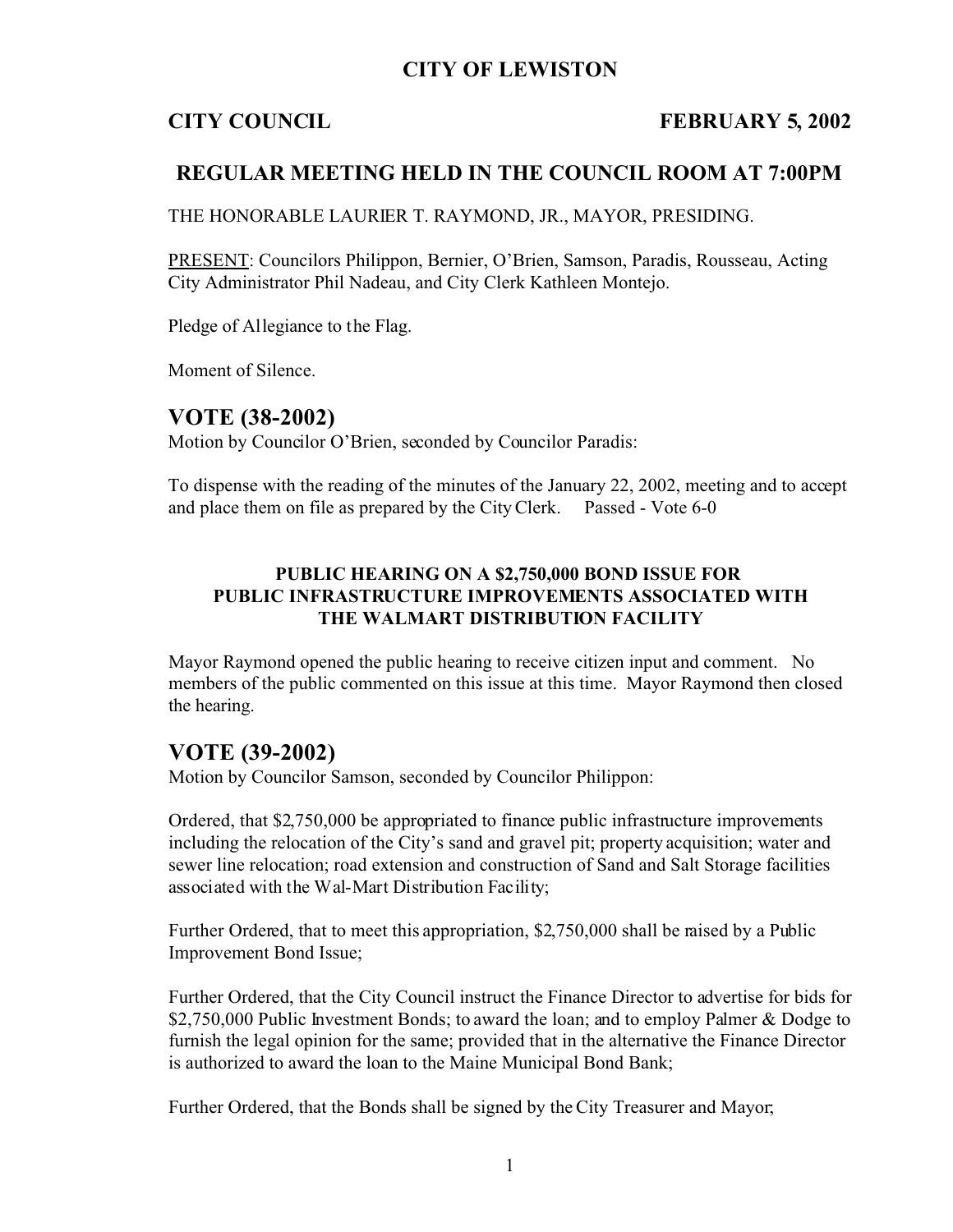Further Ordered, that the date, maturities, denominations, interest rate or rates, place or places of payment, form or other details of the Bonds and of the provisions for the sale thereof shall be determined by the Finance Director;

Further Ordered, that bonds issued hereunder may be subject to call for redemption on such terms as may be determined by the Finance Director.

Passed - Vote 6-0

## **PUBLIC HEARING FOR SPECIAL AMUSEMENT PERMITS**

Mayor Raymond opened the public hearing to receive citizen input and comment. No members of the public commented on this issue at this time. Mayor Raymond then closed the hearing.

## **VOTE (40-2002)**

Motion by Councilor Samson, seconded by Councilor Bernier:

To grant a Special Amusement Permit for Dancing and Entertainment to Lewiston Lodge of Elks, #371, 1675 Lisbon Street. Passed - Vote 6-0

# **VOTE (41-2002)**

Motion by Councilor Paradis, seconded by Councilor Bernier:

To grant a Special Amusement Permit for Dancing and Entertainment to Club Cairo, 39 Chestnut Street. Passed - Vote 6-0

Councilor Jean arrived at this time.

## **PROPOSED CITY POLICY ON DESIGNATED AND UNDESIGNATED FUND BALANCES**

Finance Director Richard Metivier explained this issue was presented to the previous Council during their December 11, 2001 meeting, and the item was postponed to allow the new Council the opportunity to review and approve the proposed policy. Mr. Metivier explained the need for this new policy. Councilor Bernier stated that she did not have a chance to review this proposal in depth, and noted that sections have been changed since the draft was presented to the previous Council. She requested for this issue to be discussed in a future workshop so the details can be reviewed more in depth.

# **VOTE (42-2002)**

Motion by Councilor Bernier, seconded by Councilor O'Brien:

To table to a workshop for review a new City Policy: Designated and Undesignated Fund Balance Policy. Passed - Vote 6-1 (Councilor Philippon opposed)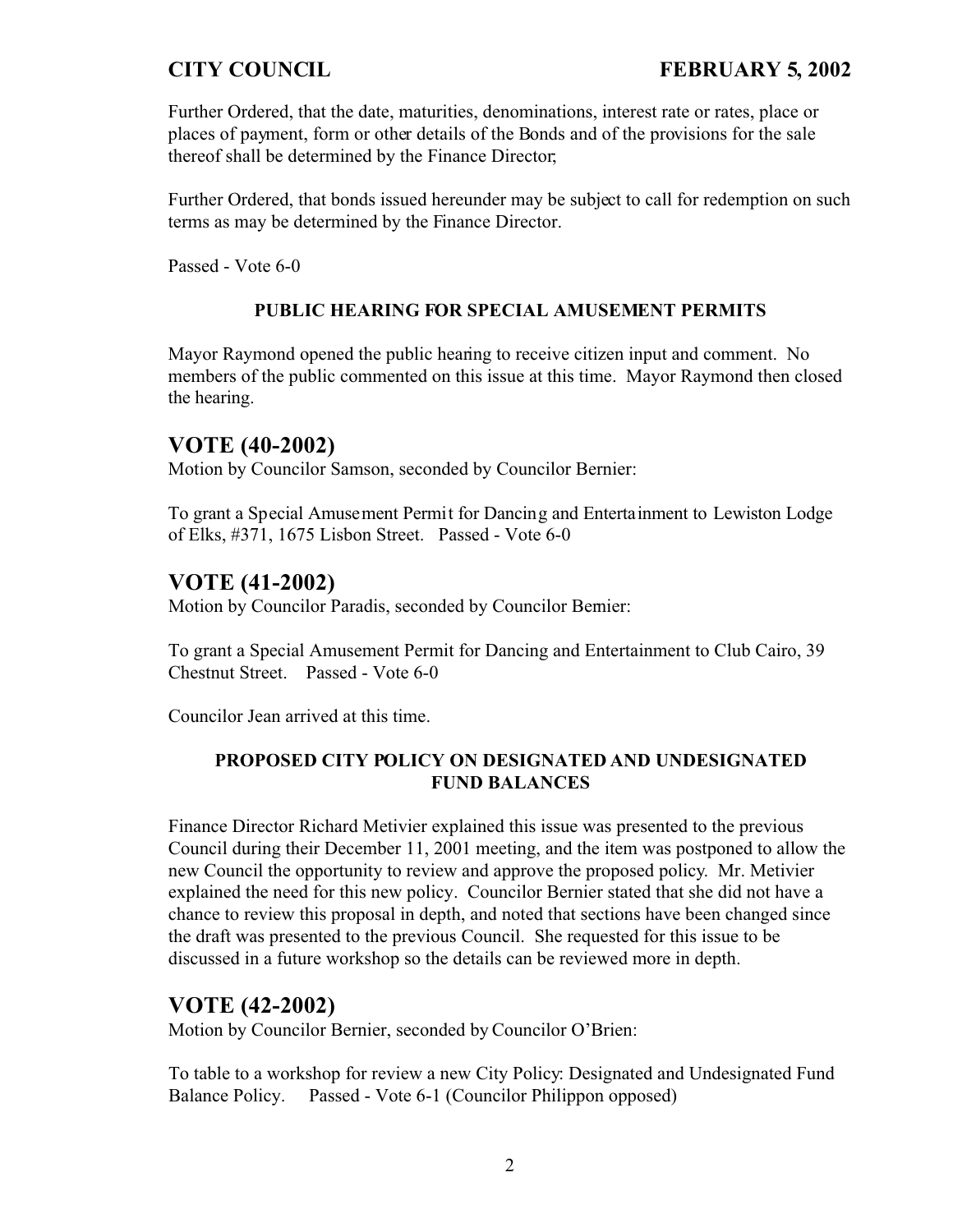## **MDOT MUNICIPAL/STATE PROJECT AGREEMENTS**

## **VOTE (43-2002)**

Motion by Councilor Samson, seconded by Councilor Jean:

To authorize the Acting City Administrator to enter into a Municipal/State Project Agreement with the Maine Department of Transportation for the proposed improvements to the portion of Lincoln Street that is located between Main Street and Cedar Street. Passed - Vote 7-0

# **VOTE (44-2002)**

Motion by Councilor Jean, seconded by Councilor Rousseau:

To authorize the Acting City Administrator to enter into a Municipal/State Project Agreement with the Maine Department of Transportation for the proposed improvements to the portion of Cedar Street that is located between South Bridge and Lisbon Street. Passed - Vote 7-0

Councilor O'Brien inquired about the costs associated with this project. Public Works Director Chris Branch stated that the project is included in the LCIP and those projects are reviewed and funded individually by Council.

# **VOTE (45-2002)**

Motion by Councilor Samson, seconded by Councilor Jean:

To authorize the Acting City Administrator to enter into a Municipal/State Project Agreement with the Maine Department of Transportation for the proposed widening and improvements to Sabattus Street. Passed - Vote 7-0

### **PERSONNEL POLICY AMENDMENTS**

Councilor O'Brien asked how many employees this new proposed amendment would affect. Human Resources Director Denis Jean stated that these changes would impact the 95 non-unionized employees. Councilor Rousseau stated that he felt this issue should be postponed until the discussions are completed regarding the salaried employees pay plan changes, since these amendments involve benefits for the SEPP employees.

## **VOTE (46-2002)**

Motion by Councilor Rousseau, seconded by Councilor O'Brien:

To table the amendments to the Personnel Policies, regarding Sick Leave and Vacation Leave as recommended by the Personnel Board and the Human Resources Director, until the salaried employees pay plan issues are settled. Passed - Vote 6-1 (Councilor Philippon opposed)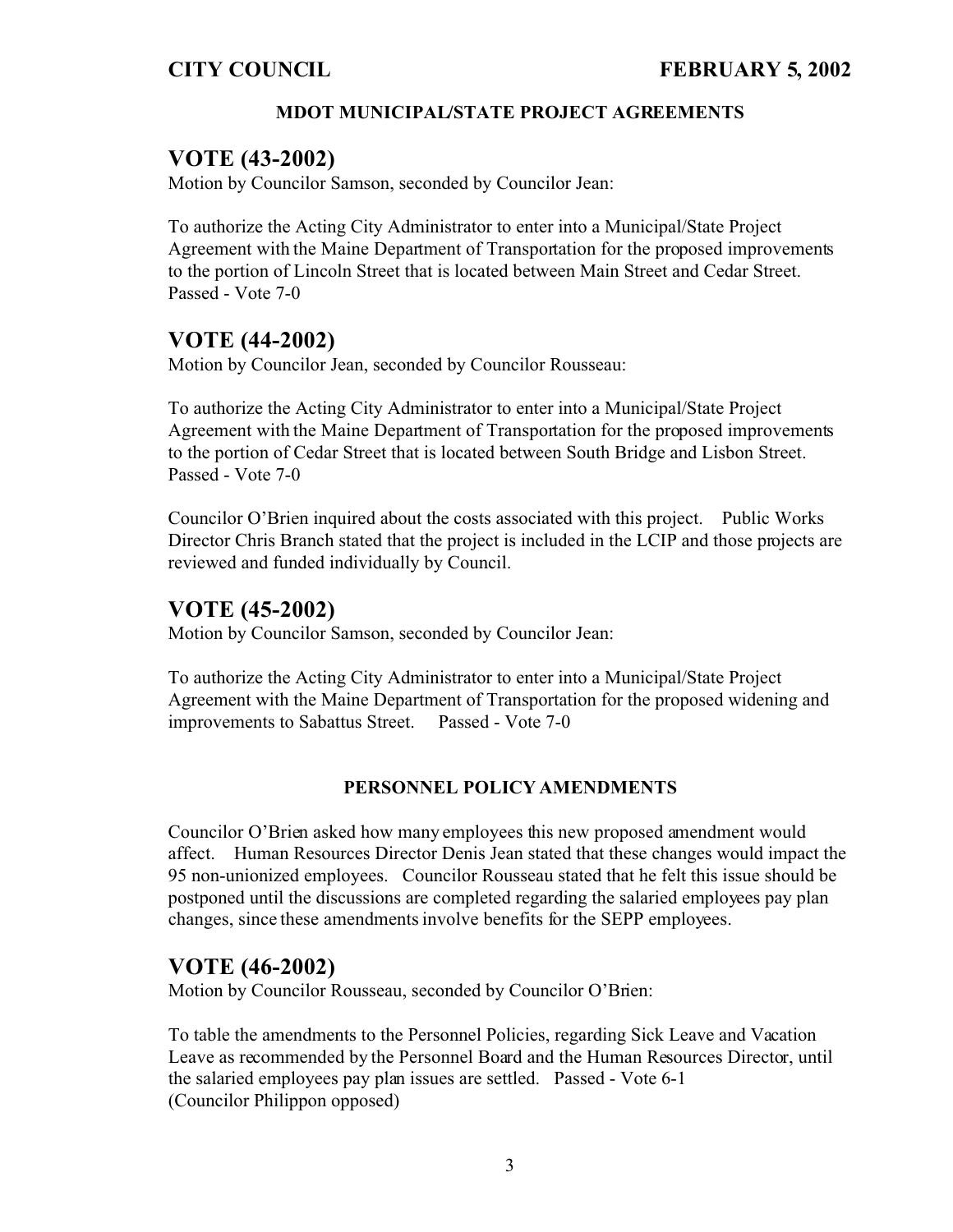### **AUTHORIZATION TO JOIN THE MAINE MUNICIPAL HEALTH TRUST**

Finance Director Richard Metivier stated that this vote is necessary even though the City is already a member of the MMEHT. The MMEHT is changing their organizational structure under federal and state law, and member communities need to take another vote to re-enter the program.

# **VOTE (47-2002)**

Motion by Councilor Samson, seconded by Councilor Jean:

BE IT RESOLVED by the City Council of the City of Lewiston, as follows:

That the City of Lewiston, join with other participating municipal and quasi-municipal employers in a Multiple Employer Welfare Arrangement for the provision of employee health benefits, as authorized by 24-A M.R.S.A §6601 et seq., said Arrangement to be known as the "Maine Municipal Employees Health Trust" (Health Trust); and for that purpose and in consideration of the mutual covenants and agreements among the participating employers, to authorize the Acting City Administrator to enter into a Participation Agreement on behalf of the City and take whatever other actions may be necessary. The authority granted herein shall remain until revoked.

Passed - Vote 7-0

## **REPRESENTATIVE TO THE YOUTH ADVISORY COUNCIL**

Councilors nominated Councilor Philippon to serve as the Council representative to the Youth Advisory Council. Councilor Philippon declined the nomination. After additional discussion regarding the role and duties of this position, Councilor Philippon stated he would accept the nomination by his fellow Councilors.

# **VOTE (48-2002)**

Motion by Councilor Samson, seconded by Councilor Rousseau:

To appoint Councilor Philippon to serve as the Council's representative to the Youth Advisory Council. Passed - Vote 6-0-1 (Councilor Philippon abstained)

## **WARRANT FOR UNLICENSED DOG OWNERS**

## **VOTE (49-2002)**

Motion by Councilor Samson, seconded by Councilor O'Brien:

To accept and sign the warrant for prosecuting of unlicensed dog owners/keepers, as required by Maine Revised Statutes Annotated, Title 7, Section 3943. Passed - Vote 6-0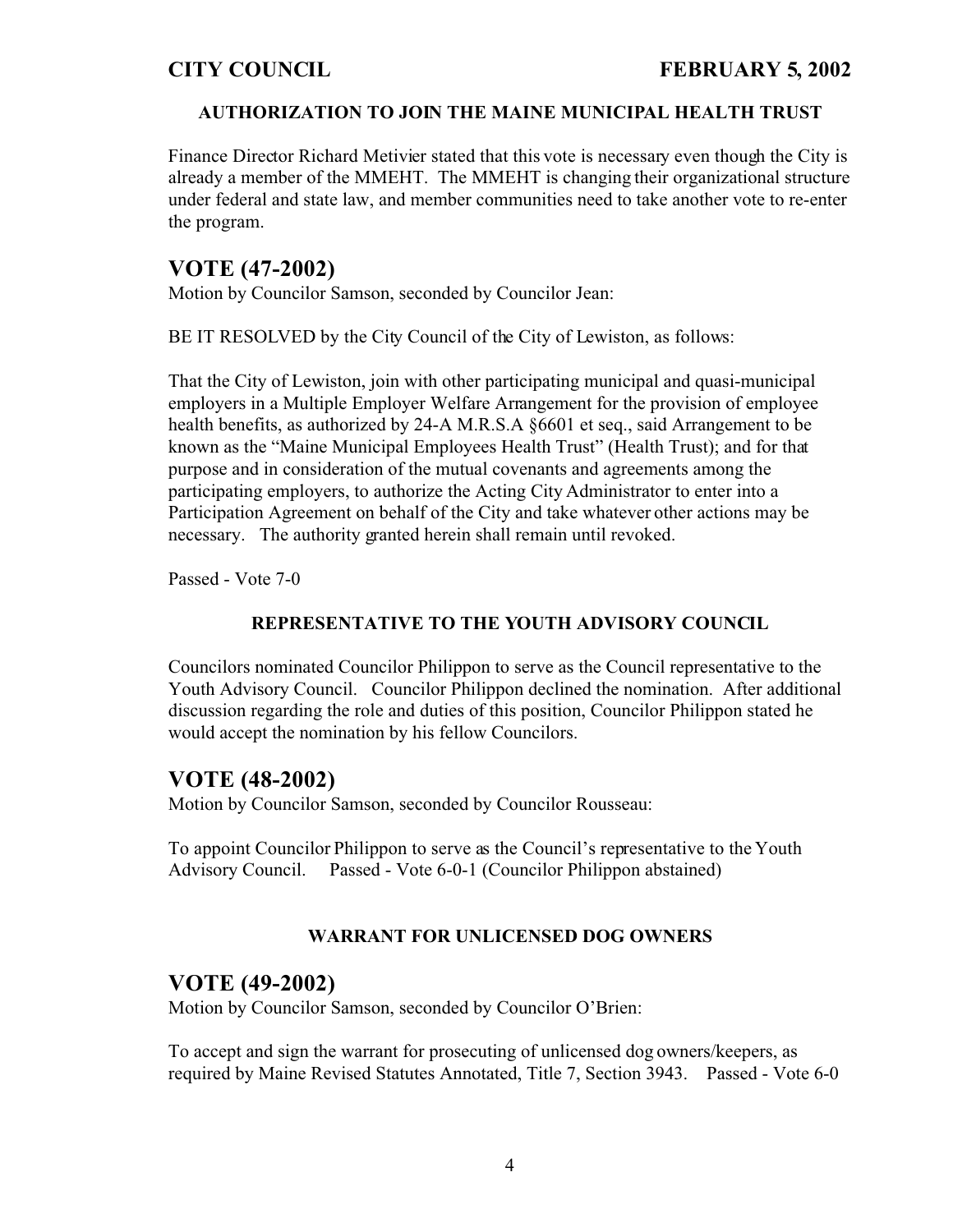### **ANNUAL POSTING OF ROADS**

## **VOTE (50-2002)**

Motion by Councilor Samson, seconded by Councilor O'Brien:

To authorize the Public Works Department to post the following roads prohibiting vehicles having a gross weight of over 23,000 pounds.

From March 1, 2002 to May 1, 2002: Ferry Road - From Cottage Road to River Road River Road - From Ferry Road to Solid Waste Facility Dyer Road - From Lisbon Road to Ferry Road Pinewoods Road - From Ferry Road to Town Line Gayton Road - From Lisbon Road to Town Line Webster Road - From Old Lisbon Road to Crowley Road Merrill Road - From College Road to Main Street Sleeper Road - From Merrill Road to Town Line Randall Road - From Sunrise Lane to Grove Street Grove Street - From Randall Road to Town Line Old Greene Road - From North Temple Street to Town Line No Name Pond Road - From Old Greene Road to Town Line Pond Road - From Cherrywood Drive to No Name Pond Road

Passed - Vote 6-0

#### **TRAFFIC SCHEDULE AMENDMENT**

Councilor Paradis asked if Mr. Leonas of the City Cab Company was notified of this amendment. Councilor Paradis stated that when the plans for the LePage Bakeries expansion were presented to the Planning Board, Mr. Leonas expressed some concerns regarding the limited parking for the taxi cabs, since his business is located across the street from the Bakery facility. Development Director Greg Mitchell stated that Mr. Leonas was not directly notified of this amendment, yet noted that the proposed loading zone is what was included in the expansion plans that were approved by the Planning Board. The Council's action to approve the traffic schedule amendment is the formal designation of the loading zone as it was presented to the Planning Board.

## **VOTE (51-2002)**

Motion by Councilor Paradis, seconded by Councilor Samson:

To approve amendments to the Traffic Schedule for Lisbon Street to establish an additional loading zone. Passed - Vote 7-0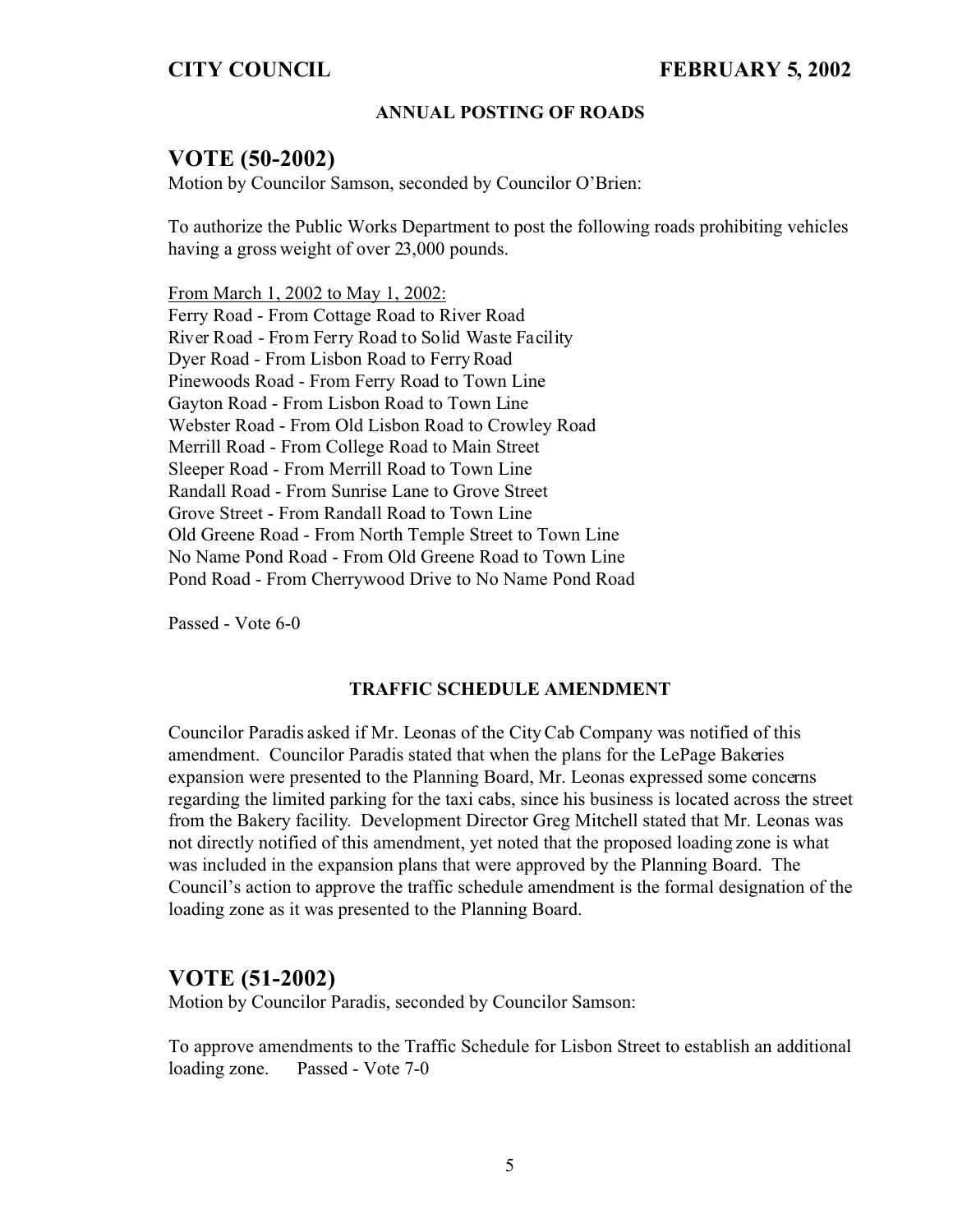### **LEGISLATIVE UPDATE**

Acting City Administrator Phil Nadeau informed the Council that the 1% Tax Cap petitions were not certified by the State due to errors with signatures and the lack of the appropriate amount of verified signatures. He stated the Local Option Sales Tax issue is still being worked on and proposed by the urban center communities. Councilor O'Brien stated the State Legislature will be reviewing the different tax issues regarding municipal impact.

### **REPORT FROM SCHOOL COMMITTEE**

Councilor Samson stated the School Committee members are touring the school buildings. There is a shortage of classroom space and projected large student enrollments in the future. He noted the School Committee begins budget deliberations tomorrow night.

### **DISCUSSION REGARDING CITY ADMINISTRATOR SELECTION PROCESS**

Mayor Raymond announced that the resumes for City Administrator have been reviewed by Council President Bernier, Human Resources Director Denis Jean and himself. He stated an executive session will be held soon to review and discuss the potential candidates with the full Council.

#### **OTHER BUSINESS**

Councilor Bernier suggested having Councilors offer a brief update at workshops regarding the activities of the committees that they serve on as Councilors. She stated that a monthly report on any committee activity would be beneficial for the full Council.

Public Works Director Chris Branch inquired about the annual salary adjustment for nonunion employees. He noted this issue was tabled at the December 28, 2001 Council meeting and employees were told this issue would appear on a January meeting agenda, and employees have not received any information on this issue. He stated there are approximately 30 employees in the audience who are seeking information as well. Mr. Branch said the City has already settled four union contracts, with an average raise of 12%, and he is wondering when the Council will finalize the salary adjustments for the nonunion employees. He reminded the Council that it has been 18 months since the employees received any sort of salary adjustment, such as an annual cost of living increase.

Acting City Administrator Phil Nadeau stated that there are a few issues regarding this topic that various City Councilors have discussed with him and the Council will be entering into executive session to review this issue since the full Council has not discussed this issue yet. He stated the Council is unable to bring forward a formal recommendation this evening. Councilor Bernier stated that the current Council has not seen the proposal that was presented to the previous Council. Councilor O'Brien stated the Council does not have enough information to discuss this issue yet. Councilor Jean inquired about the salary survey conducted two years ago. Human Resources Director Denis Jean stated the study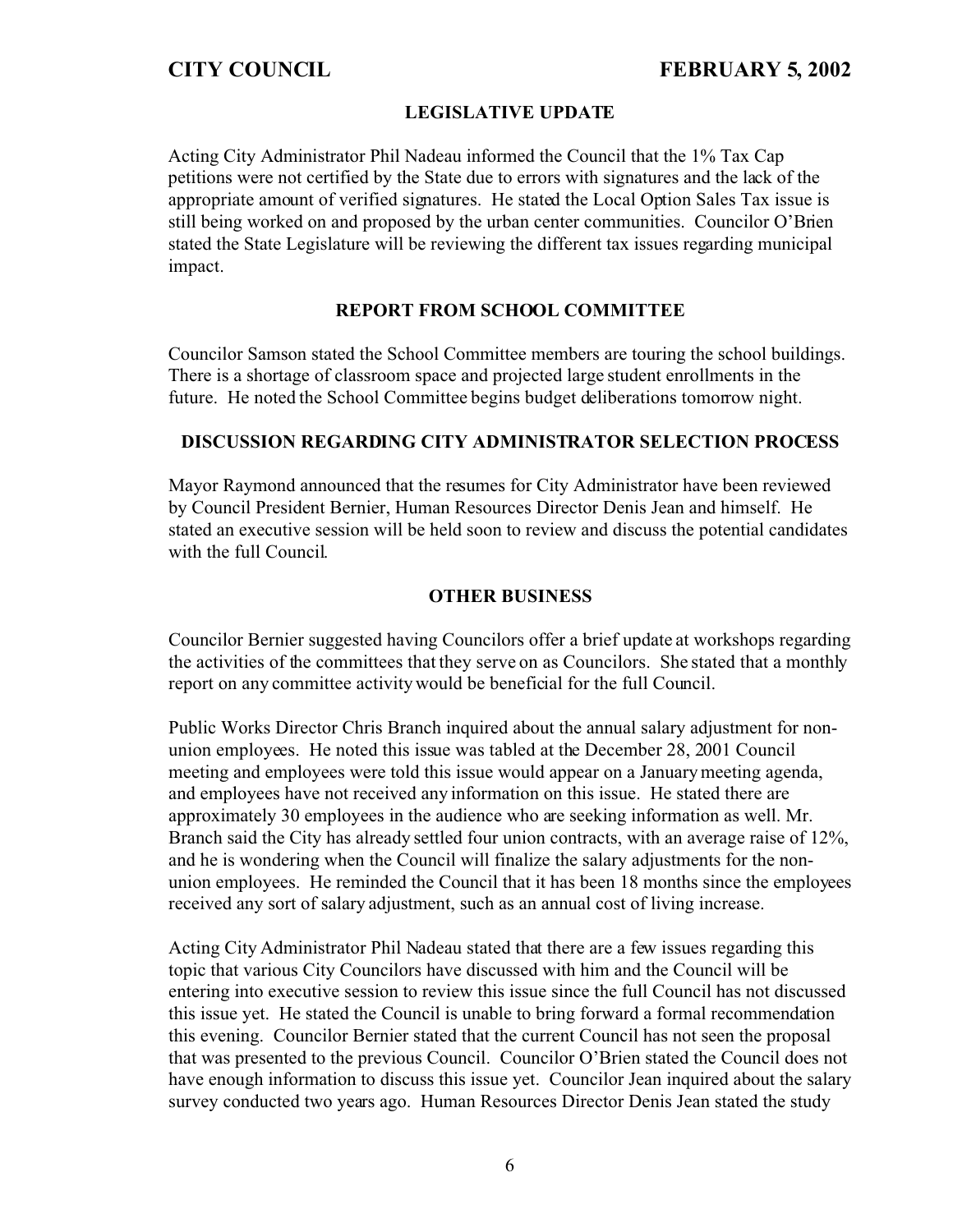was done by an outside consultant in 2000, and he compared Lewiston salaries with seven or eight of the largest municipalities in Maine. From the study, about 50 employees received a salary adjustment and about 50 did not receive any change in their salary amounts because the study determined their present salary was in line with market conditions for that position. Councilor Philippon noted the adjustments from the study were not a raise, but just to bring salaries in line with other towns, to be competitive.

Councilor Rousseau stated that he has read the study and there was a 5.82% increase to the pay structure to implement the findings. He noted that six months ago the employees impacted received the second half of their adjustment. He reminded the Council that the study also recommended that future pay raises be tied to merit pay for work performance, not just an annual COLA adjustment, and the City has not implemented the merit based pay system yet. He does not agree with an across the board adjustment for non-union employees, but an individualized increase based upon work performance. He also noted the high increase in health insurance. He presented a chart showing the personnel expenses for the past few years and noted this budget item increases greatly each year, and the City can not afford to do this anymore. He also reminded the Council of the high cost of benefits.

Councilor Philippon stated the Council needs to treat the salaried employees fairly and the union employees have already received adjustments, so this issue should be settled soon. Councilor Bernier noted the labor union employees were over due for increases to their pay scales. She informed the Council that the Police Department was in danger of losing up to nine officers at one time, who were thinking of working for other towns that pay a much higher salary for police officers - towns such as Lisbon and Brunswick. She noted the need to retain the public safety employees. In addition, she stated the clerical employees needed to receive an adjustment because the proposed pay scales for the new Walmart Distribution facility were higher than the city wages, and the City did not want to see good employees leave for better pay elsewhere. Councilor Rousseau reminded the Council the study for non-union employees recommended pay for performance and pay based upon length of time with the City, experience, etc. Councilors O'Brien and Paradis stated they need to review what actions were taken by the previous Council and need to look at where we need to go in the future.

Several employees addressed the Council at this time. Marcel Lauze from the Water Division informed the Council that the water division should be viewed as an aspect of public safety as well, those who are charged with keeping the public drinking water safe and protected. He reminded the Council of the need to be fair with all employees. Kevin Gagne from the Water Division reminded the Council that most employees at Public Works are also Lewiston residents, and they have seen their taxes increase yet their salaries have not increased to allow them to pay the higher taxes, so they feel they are getting hit double. He asked Council to treat all employees fairly. Matt Dillingham of the Engineering Division reminded Council to think of the engineering and technical employees who work to implement the various projects that Council approves. Chief Welch addressed the Council and stated that the police department is no more important than other departments - all employees offer a service and contribute to the functions of the